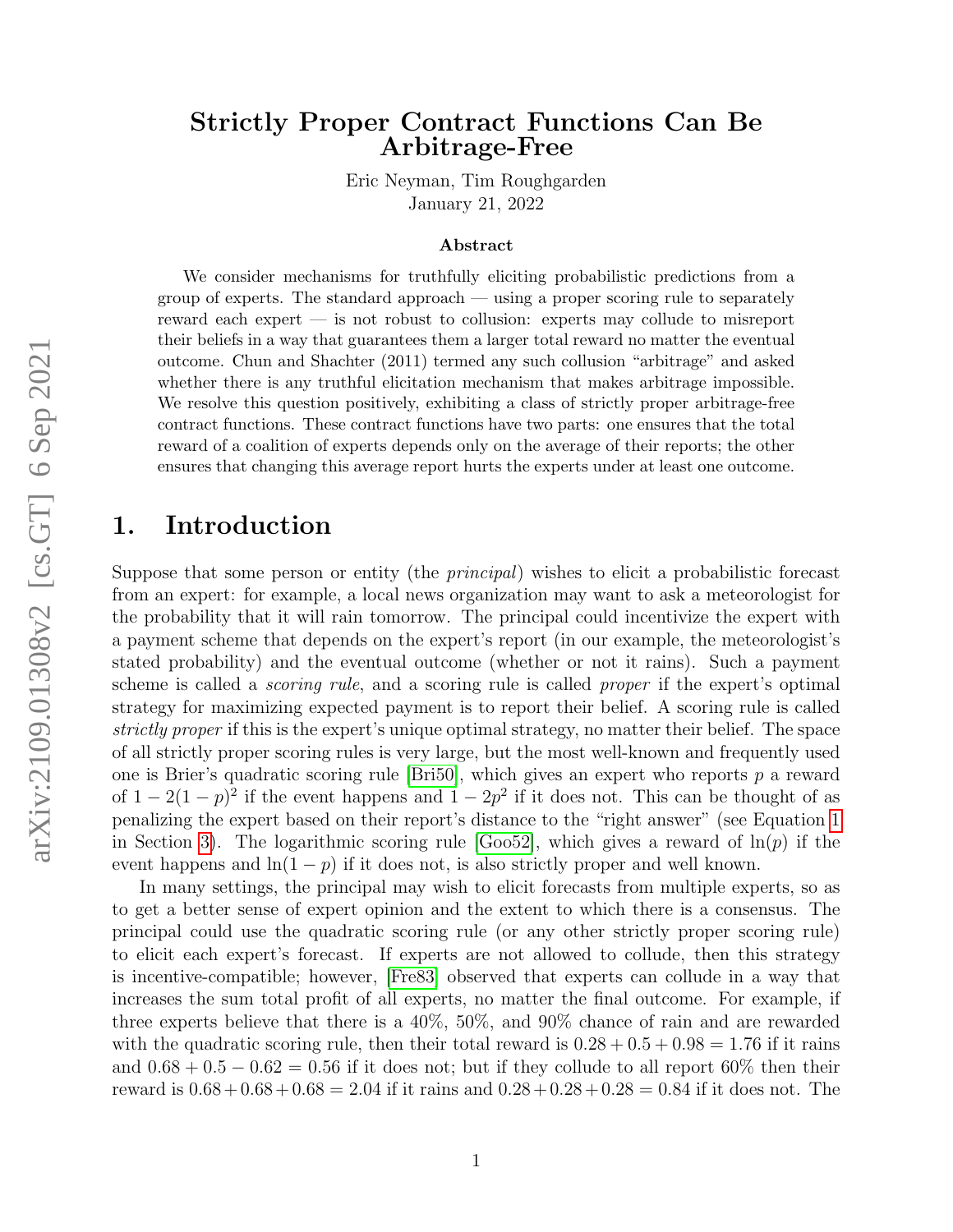experts can agree beforehand to a redistribution of their rewards in such a way that each expert is guaranteed to be better off than if they had not colluded.

Chun and Shachter [\[CS11\]](#page-8-2) called this phenomenon — in which experts collude to misreport in a way where their total reward is larger no matter the outcome  $-$  *arbitrage*. They showed that every strictly proper scoring rule admits arbitrage — indeed, that there is an arbitrage opportunity for any group of experts so long as they do not all agree on the probability of the event. Specifically, a coalition of experts can risklessly make a profit by deviating to report an aggregate of their beliefs (in the case of the quadratic scoring rule, this aggregate is the arithmetic mean). Recent work by Neyman and Roughgarden [\[NR21\]](#page-8-3) extend this observation to probability distributions over more than two possible outcomes.

For many reasons, the expert may wish to make arbitrage impossible. First, the principal may wish to know whether the experts are in agreement: if they are not, for instance, the principal may want to elicit opinions from more experts. If the experts collude to report an aggregate value (as in our example), the principal does not find out whether they originally agreed. Second, even if the expert only seeks to act based on some aggregate of the experts' opinions, their method of aggregation may be different from the one that experts use to collude. For instance, the principal may have a private opinion on the trustworthiness of each expert and wishes to average the experts' opinions with corresponding weights. Collusion among the experts denies the principal this opportunity. Third, a principal may wish to track the accuracy of each individual expert (to figure out which experts to trust more in the future, for instance), and collusion makes this impossible. Fourth, the space of collusion strategies that constitute arbitrage is large. In our example above, any report in [0.546, 0.637] would guarantee a profit; and this does not even mention strategies in which experts report different probabilities. As such, the principal may not even be able to recover basic information about the experts' beliefs from their reports.

As we have discussed, preventing arbitrage is impossible if the principal chooses a strictly proper scoring rule and uses it to reward all of the experts. However, the principal has more freedom than this: they may choose to make each expert's reward depend not only on that expert's report but also other experts' reports. Chun and Shachter ask whether there is any mechanism for rewarding experts that makes arbitrage impossible, concluding that this "seems unlikely" [\[CS11,](#page-8-2) §5]. Freeman et al. explore this question further, proposing a mechanism that prevents arbitrage if the experts' reports are guaranteed to be in the range  $[\epsilon, 1 - \epsilon]$  for some positive  $\epsilon$  (though their mechanism may require very large payments if  $\epsilon$ is small) [\[Fre+20\]](#page-8-4). However, they leave open Chun and Shachter's question of whether an incentive-compatible, arbitrage-free reward mechanism exists.

We resolve this question in the affirmative by exhibiting a class of incentive-compatible mechanisms in which arbitrage from collusion is impossible. Our mechanism takes inspiration from Brier's quadratic scoring rule, but modifies it to take into account the aggregate performance of the remaining experts.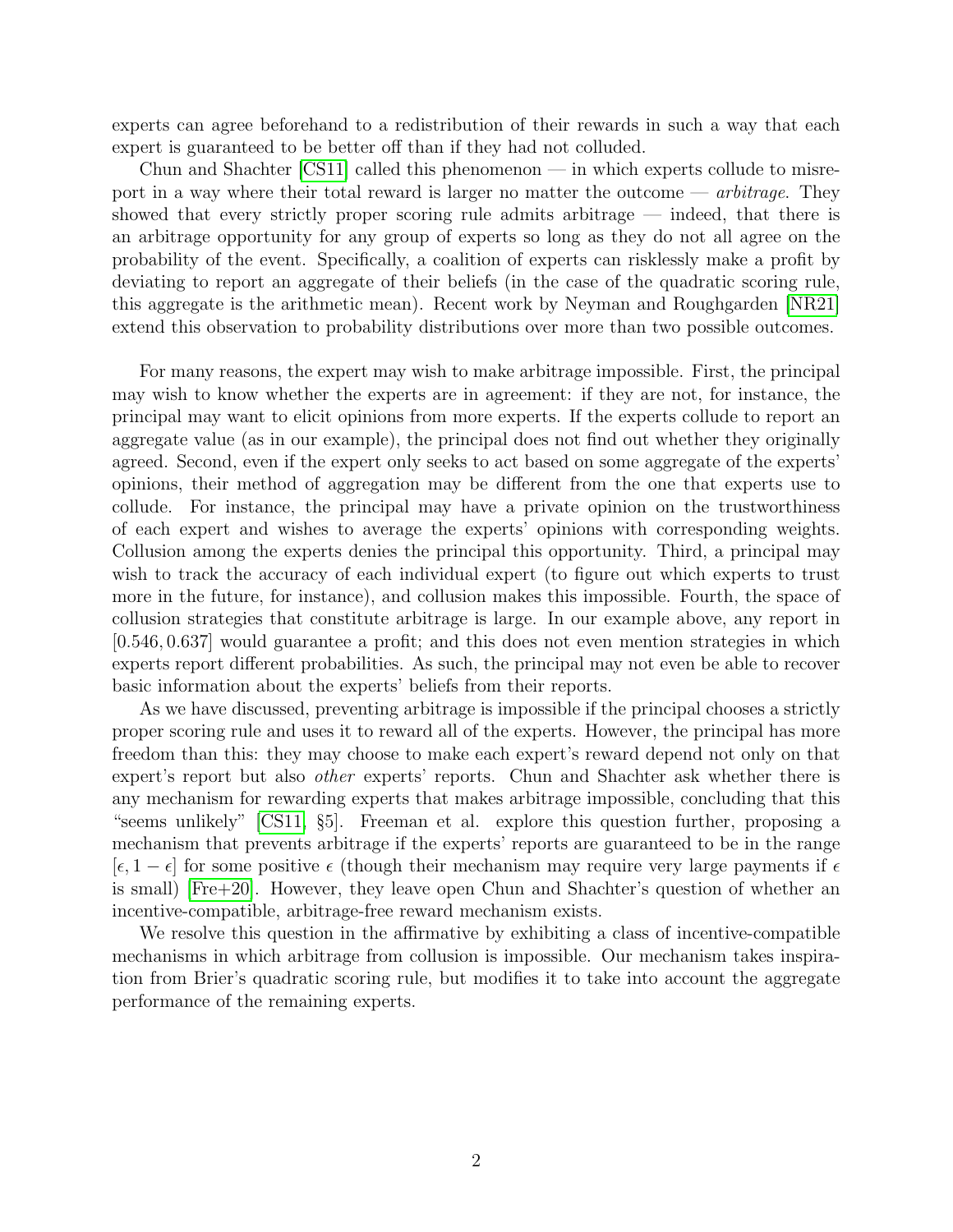#### 2. Related Work

Freeman et al. the question of whether strictly proper arbitrage-free mechanisms exist by proving positive results under different relaxations of these constraints [\[Fre+20\]](#page-8-4). Their main result is a strictly proper arbitrage-free mechanism under the restriction that the range of allowed reports is restricted to  $[\epsilon, 1 - \epsilon]$ . However, their mechanism necessitates payments that are exponentially large in  $1/\epsilon$ . Alternatively, these payments can be scaled down, but at the expense of giving essentially zero reward to each expert on the vast majority of the interval of possible reports, thus providing little incentive for truthful reporting. They also exhibit a positive result if the properness criterion is somewhat relaxed to allow for some contract functions that are proper but not strictly proper.

Chen et al. explore the different but related topic of arbitrage-free wagering mechanisms [\[Che+14\]](#page-7-1). In a wagering mechanism, each expert wagers a certain amount of money along with their report, and the pool of wagers is redistributed among the experts depending on each expert's report and wager and the eventual outcome. In this setting, they define arbitrage as any opportunity for an individual to risklessly make a profit. That is, an arbitrage opportunity is one in which an expert may unilaterally deviate by submitting a report that guarantees a profit no matter the final outcome. This differs from Chun and Shachter's definition of arbitrage, which is concerned with riskless profit opportunities stemming from collusion between experts.

The most well-known wagering mechanism is the *weighted score wagering mechanism*, which rewards each expert based on their performance compared to other experts according to a strictly proper scoring rule. An expert may risklessly profit from a weighted score wagering mechanism by reporting an aggregate of other experts' reports. This is the same aggregate as the one that a coalition of experts who are rewarded with a strictly proper scoring rule may report in order to risklessly make a profit in our setting. Chen et al. define no-arbitrage wagering mechanisms, which modify the reallocation rule of weighted score wagering mechanisms to reward each expert based on their performance relative to the performance of the aggregate of all other experts' reports [\[Che+14,](#page-7-1) §4.1]. Our mechanism mechanism and theirs share some of the same spirit, but are different mechanisms that solve different problems.

# <span id="page-2-0"></span>3. Preliminaries

We consider an event with  $n$  possible outcomes. The space of possible probability distributions over these outcomes is  $\Delta_n$ , the standard simplex in  $\mathbb{R}^n$ . We denote the vertices of this simplex by  $\delta_j$  for  $j \in [n]$  ( $\delta_j$  is the vector whose j-th coordinate is 1 and all of whose other coordinates are 0).

Scoring rules A scoring rule is any function that takes as input a probability distribution over the n possible outcomes, and the eventual outcome, and outputs a reward. Formally, a scoring rule is any function  $s : \Delta_n \times [n] \to \mathbb{R}$ ; if an expert reports probability distribution  $\mathbf{p} \in \Delta_n$  and the outcome is j, then the expert receives reward  $s(\mathbf{p};j)$ .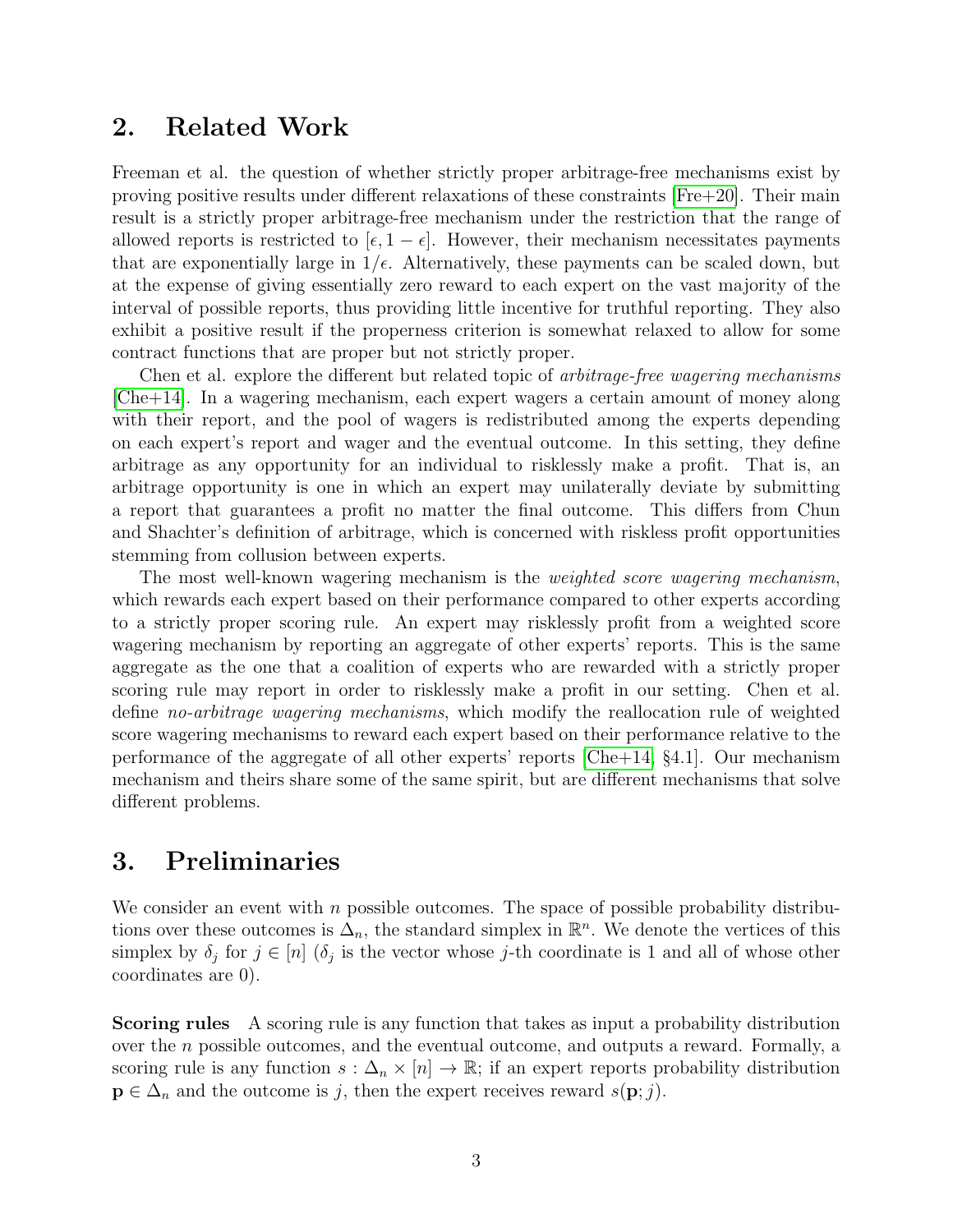A scoring rule is proper if an expert with belief b maximizes their expected reward by reporting **b**. Formally, s is proper if for all **b**,  $\sum_j b_j s(\mathbf{x}; j)$  is maximized at  $\mathbf{x} = \mathbf{b}$ . We say that s is strictly proper if for all  $\mathbf{b}, \mathbf{x} = \mathbf{b}$  is the unique maximizer, i.e. that an expert does strictly worse by misreporting their belief.

*Brier's quadratic scoring rule* — mentioned in the introduction — is the scoring rule

$$
s_{\text{quad}}(\mathbf{p};j) := 1 - (1 - p_j)^2 - \sum_{\ell \neq j} p_\ell^2.
$$

It can be rewritten as

<span id="page-3-0"></span>
$$
s_{\text{quad}}(\mathbf{p};j) = 1 - \|\mathbf{p} - \delta_j\|_2^2. \tag{1}
$$

Thus, the quadratic scoring rule can be thought of as penalizing the expert by the squared distance between their report and the "omniscient" answer  $\delta_j$ . The quadratic scoring rule is strictly proper. In the case of  $n = 2$  outcomes, the quadratic scoring rule can be written<sup>[1](#page-3-1)</sup> as

$$
s_{\text{quad}}(\mathbf{p};j) = 1 - 2(1 - p_j)^2.
$$

Contract functions Contract functions, defined by Chun and Shachter [\[CS11\]](#page-8-2), generalize scoring rules to multiple experts. We say that there are m experts; for  $i \in [m]$ , expert i reports a probability distribution  $\mathbf{p}_i \in \Delta_n$ . We denote the j-th coordinate of  $\mathbf{p}_i$  as  $p_{i,j}$ .

A *contract function* is any function that takes as input the  $m$  experts' reports and the outcome, and outputs the reward of each expert. Formally, a contract function is any function  $\Pi: (\Delta_n)^m \times [n] \to \mathbb{R}^m$ ; if the experts report distributions  $\mathbf{p}_1, \ldots, \mathbf{p}_m$  and the outcome is j, then the vector of expert rewards is  $\Pi(\mathbf{p}_1, \ldots, \mathbf{p}_m; j)$ . We let  $\Pi_i(\cdot)$  denote the *i*-th coordinate of  $\Pi(\cdot)$ , i.e. expert i's reward. We will generally use **P** to denote the m-tuple of reports  $({\bf p}_1,\ldots,{\bf p}_m).$ 

A contract function is *proper* if for each  $i \in [m]$ , expert i maximizes their expected reward by reporting their belief  $\mathbf{b}_i$ , no matter the reports  $\mathbf{p}_{-i}$  of the other experts. Formally,  $\Pi$  is proper if for all  $i \in [m]$ , for all  $\mathbf{b}_i$  and all  $\mathbf{p}_{-i}$ ,  $\sum_j b_{i,j} \Pi_i(\mathbf{x}, \mathbf{p}_{-i}; j)$  is maximized at  $\mathbf{x} = \mathbf{b}_i$ . We say that  $\Pi$  is *strictly proper* if  $\mathbf{x} = \mathbf{b}_i$  is the unique maximizer, i.e. that an expert does strictly worse by misreporting their belief.

Our goal is to exhibit a strictly proper contract function that does not permit arbitrage from collusion. We use the definition of arbitrage given by Freeman et al.  $[Fre+20]$ , which was adapted from Chun and Shachter [\[CS11\]](#page-8-2).

A contract function  $\Pi$  *admits arbitrage* if there is a coalition (i.e. subset)  $C \subseteq [m]$  of experts and m-tuples of expert reports **P** and **Q**, with  $\mathbf{p}_i = \mathbf{q}_i$  for all  $i \notin C$ , such that

$$
\sum_{i \in C} \Pi_i(\mathbf{Q}; j) \ge \sum_{i \in C} \Pi_i(\mathbf{P}; j)
$$

for all  $j \in [n]$ , and the inequality is strict for some j. We say that  $\Pi$  is *arbitrage-free* if it does not admit arbitrage. Intuitively, Π admits arbitrage if it is possible for a coalition

<span id="page-3-1"></span><sup>&</sup>lt;sup>1</sup>The quadratic scoring rule for two outcomes is more frequently written as  $1 - (1 - p_j)^2$ , but we choose to include a factor of 2 to be consistent with the usual formula for  $n > 2$  outcomes. The usual form is the same as ours up to a positive affine transformation; such transformations preserve strict properness.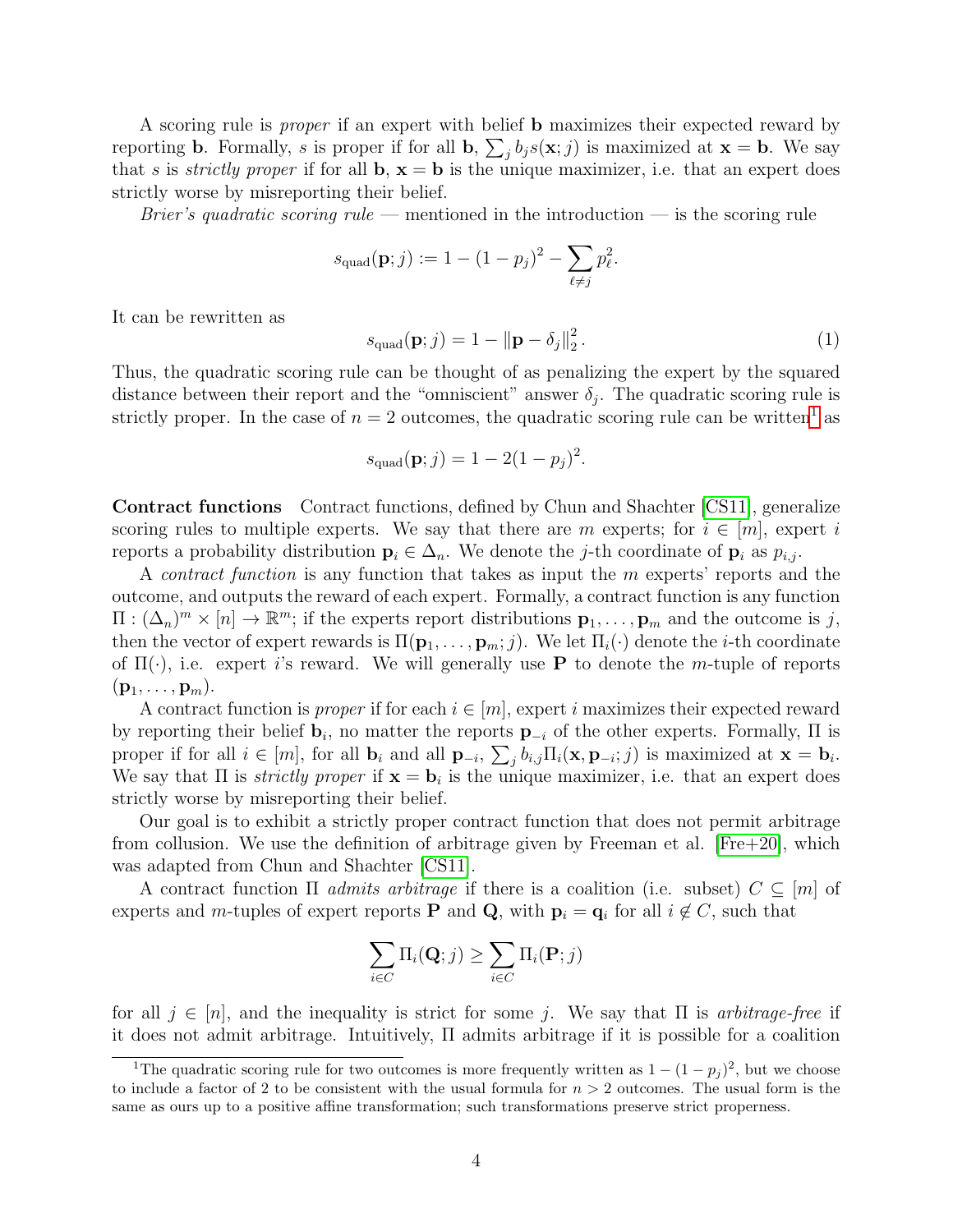of experts to collude to misreport their values in such a way that the total reward of the experts in the coalition ends up larger, no matter the outcome. (Above, the misreport is Q; the constraint that  $\mathbf{p}_i = \mathbf{q}_i$  for  $i \notin C$  means that only experts in C change their reports.) If this is possible, then the experts in  $C$  can commit beforehand to a redistribution of the extra reward in a way that makes every expert in the coalition better off no matter the eventual outcome j.

Remark 3.1. Positive affine transformations preserve both strict properness and arbitragefreeness. That is, if  $\Pi$  is strictly proper then so is  $a\Pi + b$  for any  $a > 0$  and b, and this is likewise true for arbitrage-freeness.

The question posed by Chun and Shacther [\[CS11\]](#page-8-2) and explored by Freeman et al. [\[Fre+20\]](#page-8-4), which we answer affirmatively in this work, is: Does there exist a strictly proper arbitrage-free contract function?

In the case of  $m = 2$  experts, there is a fairly straightforward solution:

<span id="page-4-0"></span>
$$
\Pi(\mathbf{p}_1, \mathbf{p}_2; j) = (s_{\text{quad}}(\mathbf{p}_1; j) - s_{\text{quad}}(\mathbf{p}_2; j), s_{\text{quad}}(\mathbf{p}_2; j) - s_{\text{quad}}(\mathbf{p}_1; j)).
$$
\n(2)

This contract function is strictly proper because expert 1's reward is the (strictly proper) quadratic score of their report plus a term that does not depend on their report, and likewise for expert 2. It is arbitrage-free because the total reward of the two experts is 0 no matter what. Indeed, this contract function is arbitrage-free with any strictly proper scoring rule in place of the quadratic scoring rule.

This idea does not extend to  $m > 2$  experts, because an arbitrage-free contract function must not admit arbitrage by a coalition of experts of any size. While it is easy to construct a contract function that does not admit arbitrage by a coalition of size  $m$  (by making the total reward always equal to 0), this does not automatically make the contract function free of arbitrage opportunities for coalitions of sizes between 2 and  $m-1$ . In the next section we address this challenge and exhibit a strictly proper contract function that is arbitrage-free for  $m > 2$  experts.

# <span id="page-4-2"></span>4. A Class of Strictly Proper Arbitrage-Free Contract Functions

Suppose that — as before — there are  $m \geq 2$  experts who are forecasting an event with  $n \geq 2$  outcomes. Given experts with reports  $\mathbf{P} = (\mathbf{p}_1, \ldots, \mathbf{p}_m)$  and a nonempty subset  $S \subseteq [m]$  of the experts, we will let  $\bar{\mathbf{p}}_S := \frac{1}{|S|} \sum_{i \in S} \mathbf{p}_i$  be the average of the experts' reports. We will use  $\overline{\mathbf{p}}_{-i}$  to denote  $\overline{\mathbf{p}}_{[m]\setminus\{i\}}$ .

We now state our main theorem, which exhibits a class of strictly proper, arbitrage-free contract functions.

<span id="page-4-1"></span>**Theorem 4.1.** Let  $\alpha$  be a real number such that  $\alpha < 0$  or  $\alpha \geq 2(m-1)^2n$ . Let  $\Pi$  be the contract function defined by

$$
\Pi_i(\mathbf{P};j) = s_{quad}(\mathbf{p}_i; j) - (m-1)^2 s_{quad}(\overline{\mathbf{p}}_{-i}; j) + \alpha \overline{\mathbf{p}}_{-i,j}
$$

for each i, j. Then  $\Pi$  is strictly proper and arbitrage-free.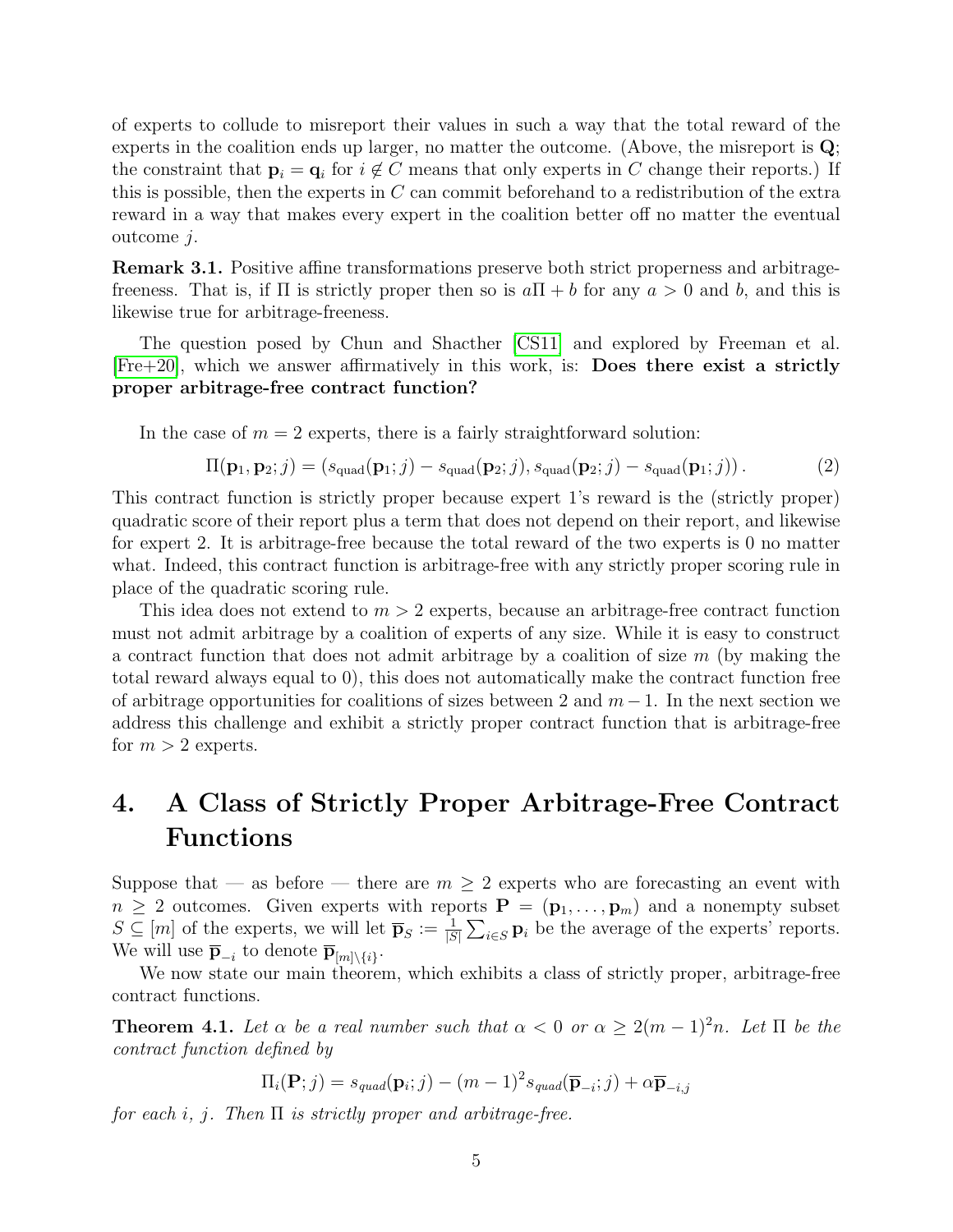Note that in the case of  $m = 2$ , setting  $\alpha = 0$  yields our aforementioned solution for two experts in Equation [2.](#page-4-0) Unfortunately, setting  $\alpha = 0$  for  $m > 2$  experts causes arbitragefreeness to fail in certain edge cases.

One can think of the contract function in Theorem [4.1](#page-4-1) as having two parts. The first part,  $s_{\text{quad}}(\mathbf{p}_i; j) - (m-1)^2 s_{\text{quad}}(\overline{\mathbf{p}}_{-i}; j)$ , ensures that any coalition's total reward depends only on the average of the coalition's reports. In effect this significantly limits the degrees of freedom that a coalition has when colluding. The second part,  $\alpha \bar{p}_{-i,j}$ , ensures that any deviation in this average report causes a decrease in total reward under at least one outcome.

In this section we focus on proving Theorem [4.1](#page-4-1) for  $n = 2$  outcomes, as this allows us to simplify notation without sacrificing the core ideas. We defer the proof for general values of n to the appendix.

*Proof of Theorem [4.1](#page-4-1) for n* = 2. First, note that  $\Pi$  is strictly proper, because expert *i*'s reward is their quadratic score plus a term that does not depend on their report. It remains to show that  $\Pi$  is arbitrage-free.

Let  $C \subseteq [m]$  be a coalition of experts. Strict properness entails that no expert can unilaterally find an arbitrage opportunity, so we may assume that  $|C| \geq 2$ .

For an outcome j and a subset  $S \subseteq [m]$ , let  $p_{S,j} := \sum_{i \in S} p_{i,j}$ . The following fact follows from algebraic manipulations, which we defer to the appendix.

<span id="page-5-3"></span>**Lemma 4.2.** The expression for  $\Pi_i(\mathbf{P};j)$  is equal to

<span id="page-5-1"></span><span id="page-5-0"></span>
$$
2(p_{[m],j} - d - 1)(p_{[m],j} - 2p_{i,j} - d + 1) + f(m, \alpha),
$$
\n(3)

for some function f, where  $d = m - 1 - \frac{\alpha}{4(m-1)}$ .

Equation [3](#page-5-0) makes it evident that rewards add nicely across experts in a coalition  $C$ , as the first term of the product is the same for all experts in  $C$ . We will use the notation  $\Pi_C(\mathbf{P};j)$  to denote  $\sum_{i\in C} \Pi_i(\mathbf{P};j)$ . The key idea is that, as we are about to show, if the reports of experts not in C are held fixed,  $\Pi_C(\mathbf{P};j)$  depends only on  $p_{C,j}$ . Thus, the experts in C have only one degree of freedom available for colluding: the sum of their reports.

We write  $\overline{C}$  to mean  $[m] \setminus C$ . We have

$$
\Pi_C(\mathbf{P};j) = 2 \sum_{i \in C} (p_{[m],j} - d - 1)(p_{[m],j} - 2p_{i,j} - d + 1) + |C| f(m, \alpha)
$$
  
= 2(p\_{C,j} + p\_{\overline{C},j} - d - 1)((|C| - 2)p\_{C,j} + |C| (p\_{\overline{C},j} - d + 1)) + |C| f(m, \alpha)  
= 2((|C| - 2)p\_{C,j}^2 + 2((|C| - 1)(p\_{\overline{C},j} - d) + 1)p\_{C,j}) + g(m, \alpha, |C|, p\_{\overline{C},j}), (4)

for some function g. Now, recall the constraints on  $\alpha$  in Theorem [4.1,](#page-4-1) and note that  $\alpha$  $0 \Leftrightarrow d > m - 1$  and  $\alpha \ge 4(m - 1)^2 \Leftrightarrow d \le 0$ . With this in mind, we now prove the following claim, which is sufficient to complete our proof.

<span id="page-5-2"></span>**Claim 4.3.** If  $d \leq 0$ , then for each j and for all possible reports of experts not in C,  $\Pi_C(\mathbf{P};j)$ is a strictly increasing function of  $p_{C,j}$ . If  $d > m-1$ , it is a strictly decreasing function of  $p_{C,j}$ .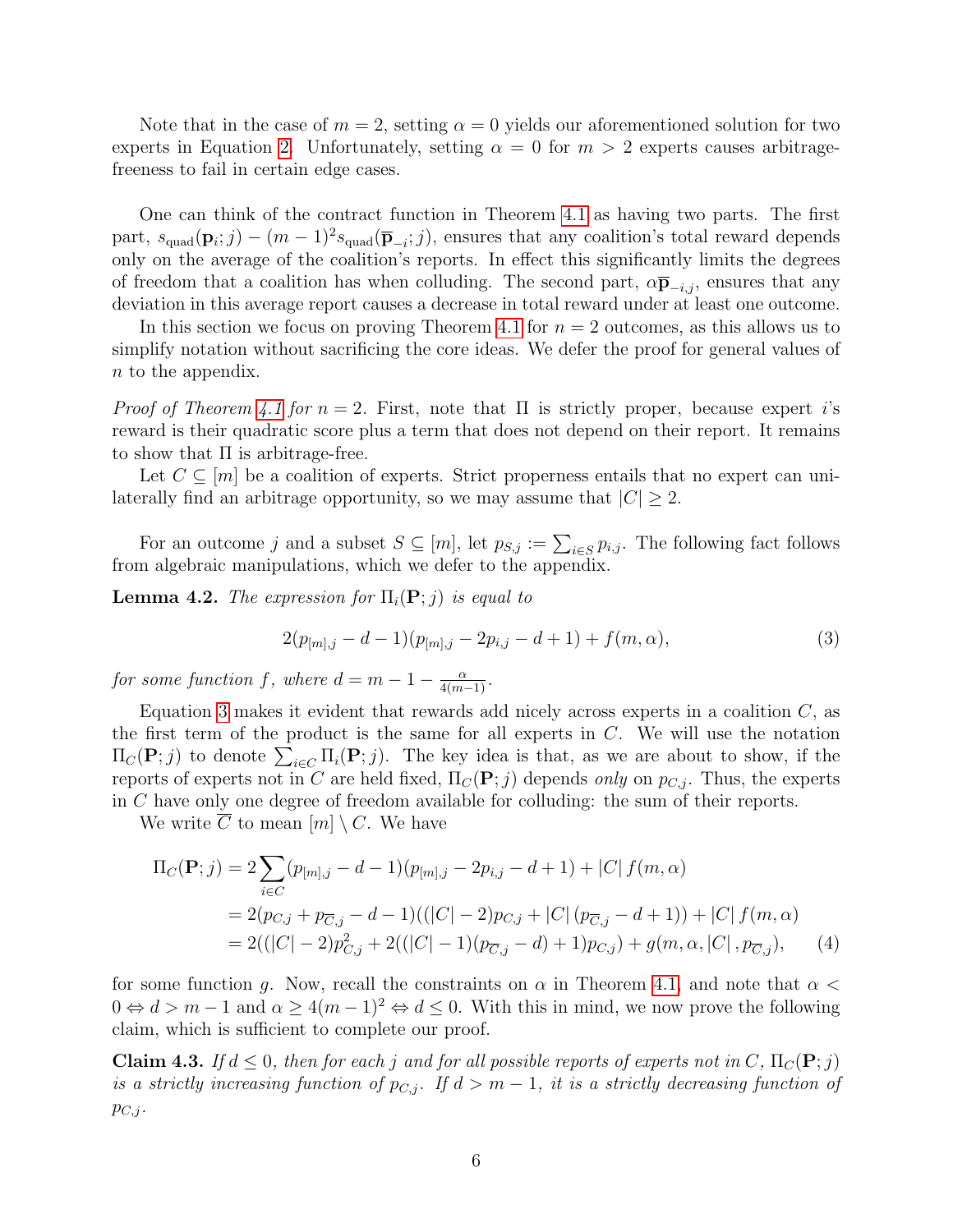By virtue of deriving Equation [4,](#page-5-1) we have already proven the most difficult part of Claim [4.3,](#page-5-2) which is that  $\Pi_C(P;j)$  is a function of (i.e. determined by)  $p_{C,j}$ . Why is this function's monotonicity sufficient to complete our proof of Theorem [4.1?](#page-4-1) Since  $p_{C,1} + p_{C,2} =$ |C|, it follows from Claim [4.3](#page-5-2) that for  $d \leq 0$  and  $d > m-1$ , colluding in a way that increases the total reward in the case of one outcome necessarily decreases it in the case of the other outcome.

*Proof of Claim [4.3.](#page-5-2)* We first consider the case of  $|C| = 2$ . In this case we have

$$
\Pi_C(\mathbf{P};j) = 4(p_{\overline{C},j} - d + 1)p_{C,j} + g(m,\alpha,|C|,p_{\overline{C},j}).
$$

Now,  $0 \le p_{\overline{C},j} \le m-2$ , which means that  $1-d \le p_{\overline{C},j}-d+1 \le m-1-d$ . If  $d \le 0$ , this quantity is guaranteed to be strictly positive, so  $\Pi_c(\mathbf{P};j)$  is a strictly increasing function of  $p_{C,j}$ ; if  $d > m-1$ , it is guaranteed to be negative, so  $\Pi_c(\mathbf{P};j)$  is a strictly decreasing function of  $p_{C,j}$ .

Now assume that  $|C| > 2$ . In this case, it follows from Equation [4](#page-5-1) that  $\Pi_C(\mathbf{P};j)$  is a parabola with a minimum at

$$
\frac{(|C|-1)(d-p_{\overline{C},j})-1}{|C|-2}.
$$

We wish to show that if  $d \leq 0$  then this quantity is at most 0, and that if  $d > m - 1$  then it is at least |C| (since the range of possible values of  $p_{C,j}$  is [0, |C|]). If  $d \leq 0$  then, since  $p_{\overline{C},j} \geq 0$ , we have

$$
\frac{(|C|-1)(d-p_{\overline{C},j})-1}{|C|-2} \le \frac{-1}{|C|-2} \le \frac{-1}{m-2} \le 0.
$$

If  $d > m - 1$  then, since  $p_{\overline{C},j} \leq m - |C|$ , we have

$$
\frac{(|C|-1)(d-p_{\overline{C},j})-1}{|C|-2} \ge \frac{(|C|-1)^2-1}{|C|-2} = |C|.
$$

 $\Box$ 

 $\Box$ 

Having proved the claim, we have completed the proof of Theorem [4.1](#page-4-1) for  $n = 2$ .

We note that setting  $\alpha = 0$  results in a contract function that is arbitrage-free except in one edge case: in the event that all but two experts assign a probability of zero to some outcome  $j$ , the remaining experts can collude to adjust their probabilities — in particular, lowering the total probability they assign to outcome  $j$  — in a way that increases their total reward under outcome j and leaves the remaining rewards unchanged. If we are willing to put this exception aside (e.g. if we only allow reports strictly between 0 and 1), then we may regard the resulting contract function  $\Pi_i(\mathbf{P};j) = s_{\text{quad}}(\mathbf{p}_i;j) - (m-1)^2 s_{\text{quad}}(\overline{\mathbf{p}}_{-i};j)$  as arbitrage-free. This contract function has a natural interpretation: it rewards an expert for the accuracy of their forecast but penalizes the expert if others are accurate in aggregate. This rule is reminiscent of the no-arbitrage wagering mechanism for the quadratic scoring rule given in [\[Che+14\]](#page-7-1), except that the penalty is multiplied by a factor of  $(m-1)^2$ .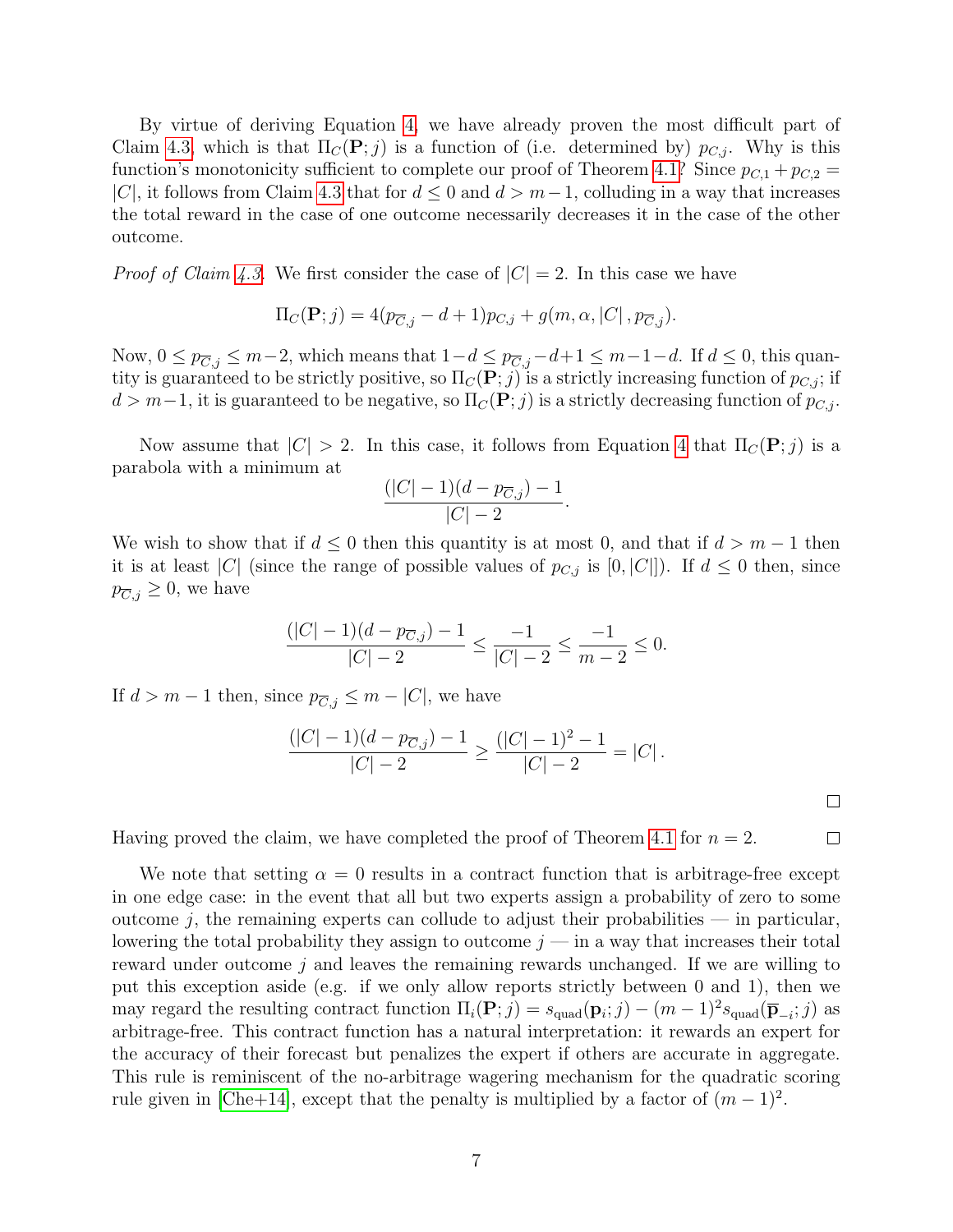#### 5. Future Directions in Arbitrage-Freeness

Having exhibited a strictly proper arbitrage-free contract function, it is natural to ask about other (possibly stronger) notions of arbitrage-freeness. Another natural notion is to say that  $\Pi$  admits arbitrage if a coalition C of experts can collude in a way that, in the opinion of every expert in  $C$ , increases the expected total reward of the experts in  $C$ . Formally:

<span id="page-7-3"></span>Definition 5.1. A contract function Π admits expected arbitrage if there is a coalition  $C \subseteq [m]$  of experts and vectors of reports  $\mathbf{P} = (\mathbf{p}_1, \ldots, \mathbf{p}_m)$ ,  $\mathbf{Q} = (\mathbf{q}_1, \ldots, \mathbf{q}_m)$ , with  $p_i = q_i$ if  $i \notin C$ , such that for all  $i \in C$  we have

$$
\sum_{j\in[n]} p_{i,j} \sum_{k\in C} \Pi_k(\mathbf{P};j) \le \sum_{j\in[n]} p_{i,j} \sum_{k\in C} \Pi_k(\mathbf{Q};j),
$$

and the inequality is strict for some i. We say that  $\Pi$  is free of expected arbitrage if it does not admit expected arbitrage.

Up to edge scenarios,<sup>[2](#page-7-2)</sup> if a contract function admits arbitrage then it also admits expected arbitrage. On the other hand, in the case of  $m > 2$  experts, the scoring rules described by Theorem [4.1](#page-4-1) (which do not admit arbitrage) do admit expected arbitrage. As an example, consider two outcomes and m experts with beliefs  $(\frac{1}{2}, \frac{1}{2})$  $\frac{1}{2}$ ). If all experts report their beliefs, then each expert's reward is  $\frac{\alpha}{2} + \frac{1}{2}$  $\frac{1}{2}(1-(m-1)^2)$  no matter the outcome. If all experts instead report (1,0) then each expect expects a reward of  $\frac{\alpha}{2}$ , which is larger. This raises the following question.

Question 5.2. Is there a strictly proper scoring rule that does not admit expected arbitrage?

We hope that our work will spur research on stronger notions of arbitrage-freeness, included but not limited to Definition [5.1.](#page-7-3)

## References

- <span id="page-7-0"></span>[Bri50] G. W. Brier. "Verification of forecasts expressed in terms of probability". In: Monthly Weather Review 78 (1950), pp. 1–3.
- <span id="page-7-1"></span>[Che+14] Yiling Chen, Nikhil R. Devanur, David M. Pennock, and Jennifer Wortman Vaughan. "Removing arbitrage from wagering mechanisms". In: ACM Conference on Economics and Computation, EC '14, Stanford , CA, USA, June 8-12, 2014. Ed. by Moshe Babaioff, Vincent Conitzer, and David A. Easley. ACM, 2014, pp. 377-394. poi: [10.1145/2600057.2602876](https://doi.org/10.1145/2600057.2602876).

<span id="page-7-2"></span><sup>&</sup>lt;sup>2</sup>It is possible for a coalition of experts to collude in a way that increases their total reward under an outcome to which they all assign probability 0. If their reward in the case of all other outcome is unchanged, such a deviation would constitute arbitrage but not expected arbitrage.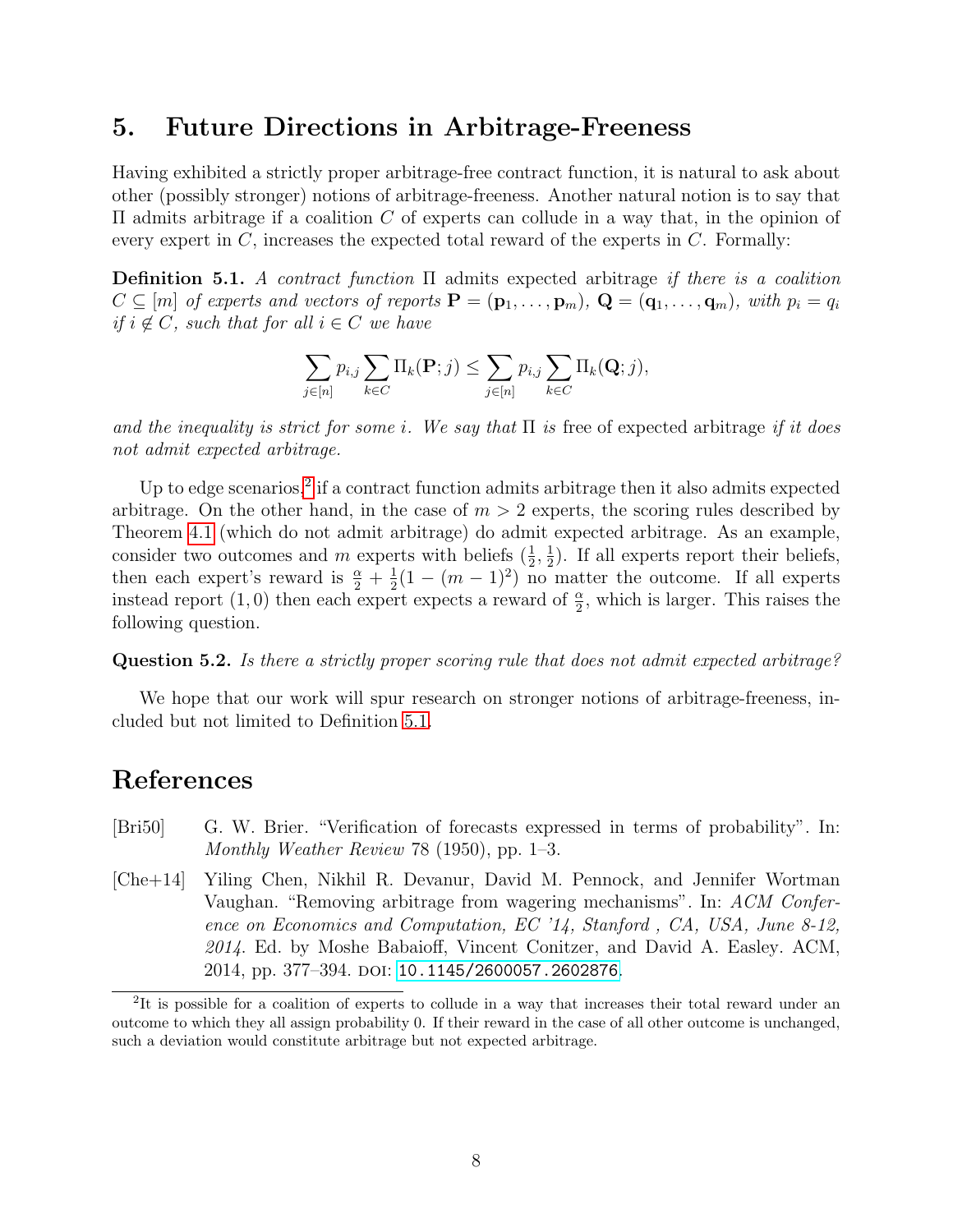- <span id="page-8-2"></span>[CS11] SangIn Chun and Ross D. Shachter. "Strictly Proper Mechanisms with Cooperating Players". In: UAI 2011, Proceedings of the Twenty-Seventh Conference on Uncertainty in Artificial Intelligence, Barcelona, Spain, July 14-17, 2011. Ed. by Fábio Gagliardi Cozman and Avi Pfeffer. AUAI Press, 2011, pp. 125–134. url.: [https://dslpitt.org/uai/displayArticleDetails.jsp?mmnu=1%5C&smnu=](https://dslpitt.org/uai/displayArticleDetails.jsp?mmnu=1%5C&smnu=2%5C&article%5C_id=2168%5C&proceeding%5C_id=27) [2%5C&article%5C\\_id=2168%5C&proceeding%5C\\_id=27](https://dslpitt.org/uai/displayArticleDetails.jsp?mmnu=1%5C&smnu=2%5C&article%5C_id=2168%5C&proceeding%5C_id=27).
- <span id="page-8-4"></span>[Fre+20] Rupert Freeman, David M. Pennock, Dominik Peters, and Bo Waggoner. "Preventing Arbitrage from Collusion When Eliciting Probabilities". In: The Thirty-Fourth AAAI Conference on Artificial Intelligence, AAAI 2020, The Thirty-Second Innovative Applications of Artificial Intelligence Conference, IAAI 2020, The Tenth AAAI Symposium on Educational Advances in Artificial Intelligence, EAAI 2020, New York, NY, USA, February 7-12, 2020. AAAI Press, 2020, pp. 1958–1965. url: [https : / / aaai . org / ojs / index . php / AAAI / article /](https://aaai.org/ojs/index.php/AAAI/article/view/5566) [view/5566](https://aaai.org/ojs/index.php/AAAI/article/view/5566).
- <span id="page-8-1"></span>[Fre83] S. French. Group Consensus Probability Distributions: A Critical Survey. University of Manchester. Department of Decision Theory, 1983. URL: [https://books.](https://books.google.com/books?id=T8ghrgEACAAJ) [google.com/books?id=T8ghrgEACAAJ](https://books.google.com/books?id=T8ghrgEACAAJ).
- <span id="page-8-0"></span>[Goo52] I. J. Good. "Rational Decisions". In: Journal of the Royal Statistical Society. *Series B (Methodological)* 14.1 (1952), pp. 107–114. ISSN: 00359246. URL: [http:](http://www.jstor.org/stable/2984087) [//www.jstor.org/stable/2984087](http://www.jstor.org/stable/2984087).
- <span id="page-8-3"></span>[NR21] Eric Neyman and Tim Roughgarden. "From Proper Scoring Rules to Max-Min Optimal Forecast Aggregation". In: EC '21: The 22nd ACM Conference on Economics and Computation, Budapest, Hungary, July  $18-23$ , 2021. Ed. by Péter Biró, Shuchi Chawla, and Federico Echenique. ACM, 2021, p. 734. doi: 10. [1145/3465456.3467599](https://doi.org/10.1145/3465456.3467599). url: <https://doi.org/10.1145/3465456.3467599>.

# A. Details Omitted from Section [4](#page-4-2)

*Proof of Lemma [4.2.](#page-5-3)* Let  $d = m - 1 - \frac{\alpha}{4(m-1)}$ . We use  $f_0$  and f to denote functions whose particular values do not concern us. We have

$$
\Pi_i(\mathbf{P};j) = s_{\text{quad}}(\mathbf{p}_i; j) - (m-1)^2 s_{\text{quad}}(\overline{\mathbf{p}}_{-i}; j) + \alpha \overline{\mathbf{p}}_{-i,j}
$$
\n
$$
= 1 - 2(1 - p_{i,j})^2 - (m-1)^2 \left(1 - 2\left(1 - \frac{p_{-i,j}}{m-1}\right)^2\right) + \frac{\alpha}{m-1} p_{-i,j}
$$
\n
$$
= -2(1 - p_{i,j})^2 + 2(m - 1 - p_{-i,j})^2 + \frac{\alpha}{m-1} p_{-i,j} + f_0(m, \alpha)
$$
\n
$$
= -2(1 - p_{i,j})^2 + 2(d - p_{-i,j})^2 + f(m, \alpha)
$$
\n
$$
= 2(d - p_{-i,j} + (1 - p_{i,j})) (d - p_{-i,j} - (1 - p_{i,j})) + f(m, \alpha)
$$
\n
$$
= 2(p_{[m],j} - d - 1)(p_{[m],j} - 2p_{i,j} - d + 1) + f(m, \alpha),
$$

as desired.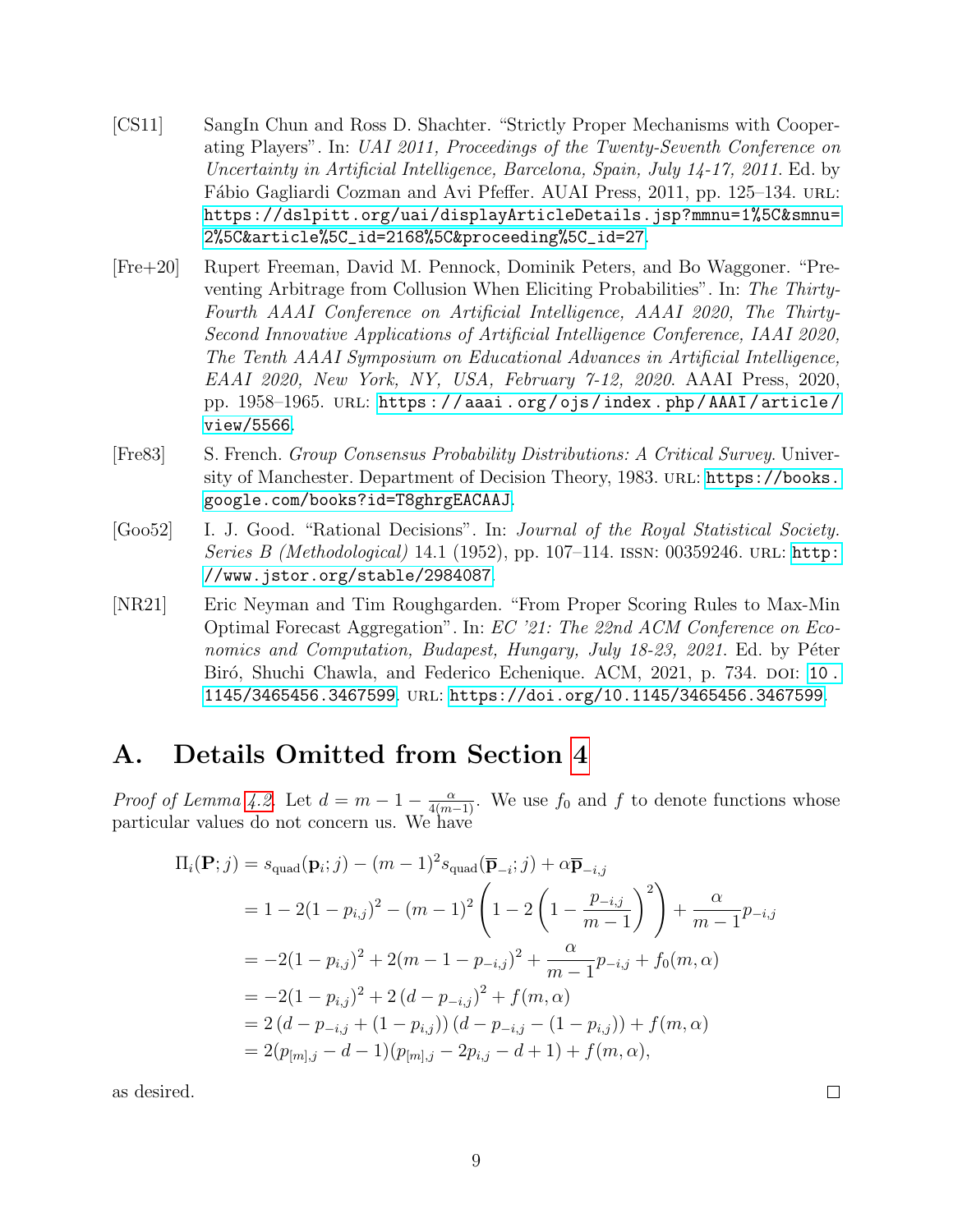*Proof of Theorem [4.1](#page-4-1) for general n.* First, note that  $\Pi$  is strictly proper, because expert i's reward is their quadratic score plus a term that does not depend on their report. It remains to show that  $\Pi$  is arbitrage-free.

Let  $C \subseteq [m]$  be a coalition of experts. Strict properness entails that no expert can unilaterally find an arbitrage opportunity, so we may assume that  $|C| \geq 2$ .

For an outcome j and a subset  $S \subseteq [m]$ , let  $p_{S,j} := \sum_{i \in S} p_{i,j}$ . Let  $d = m - 1 - \frac{\alpha}{2(m-1)}$ . We rewrite  $\Pi_i(\mathbf{P};j)$  as follows, using  $f_0$  and f to denote functions whose particular values do not concern us.

$$
\Pi_{i}(\mathbf{P};j) = s_{\text{quad}}(\mathbf{p}_{i};j) - (m-1)^{2} s_{\text{quad}}(\overline{\mathbf{p}}_{-i};j) + \alpha \overline{\mathbf{p}}_{-i,j}
$$
\n
$$
= (m-1)^{2} \left(1 - \frac{1}{m-1} p_{-i,j}\right)^{2} - (1 - p_{i,j})^{2} + \sum_{\ell \neq j} \left((m-1)^{2} \left(\frac{1}{m-1} p_{-i,\ell}\right)^{2} - p_{i,\ell}^{2}\right)
$$
\n
$$
+ \frac{\alpha}{m-1} p_{-i,j} + f_{0}(m, n, \alpha)
$$
\n
$$
= (d - p_{-i,j})^{2} - (1 - p_{i,j})^{2} + \sum_{\ell \neq j} (p_{-i,\ell}^{2} - p_{i,\ell}^{2}) + f(m, n, \alpha)
$$
\n
$$
= (d - p_{-i,j} + (1 - p_{i,j}))(d - p_{-i,j} - (1 - p_{i,j})) + \sum_{\ell \neq j} (p_{-i,\ell} + p_{i,\ell})(p_{-i,\ell} - p_{i,\ell}) + f(m, n, \alpha)
$$
\n
$$
= (p_{[m],j} - d - 1)(p_{[m],j} - 2p_{i,j} - d + 1) + \sum_{\ell \neq j} p_{[m],\ell}(p_{[m],\ell} - 2p_{i,\ell}) + f(m, n, \alpha).
$$

We will use the notation  $\Pi_C(\mathbf{P};j)$  to denote  $\sum_{i\in C} \Pi_i(\mathbf{P};j)$ . We also write  $\overline{C}$  to mean  $[m] \setminus C$  and  $\mathbf{P}_{\overline{C}}$  to mean the collection of reports  $\mathbf{p}_i$  for  $i \in \overline{C}$ . We have

$$
\Pi_C(\mathbf{P};j) = \sum_{i \in C} \left( (p_{[m],j} - d - 1)(p_{[m],j} - 2p_{i,j} - d + 1) + \sum_{\ell \neq j} p_{[m],\ell}(p_{[m],\ell} - 2p_{i,\ell}) \right) + |C| f(m,n,\alpha)
$$
  
\n
$$
= (p_{C,j} + p_{\overline{C},j} - d - 1)((|C| - 2)p_{C,j} + |C| (p_{\overline{C},j} - d + 1))
$$
  
\n
$$
+ \sum_{\ell \neq j} (p_{C,\ell} + p_{\overline{C},\ell})(|C| p_{\overline{C},\ell} + (|C| - 2)p_{C,\ell}) + |C| f(m,n,\alpha)
$$
  
\n
$$
= (|C| - 2)p_{C,j}^2 + ((2|C| - 2)(p_{\overline{C},j} - d) + 2)p_{C,j}
$$
  
\n
$$
+ \sum_{\ell \neq j} ((|C| - 2)p_{C,\ell}^2 + (2|C| - 2)p_{\overline{C},\ell}p_{C,\ell}) + g(m,n,\alpha,|C|, \mathbf{P}_{\overline{C}})
$$
  
\n
$$
= (2 - (2|C| - 2)d)p_{C,j} + \sum_{\ell} ((|C| - 2)p_{C,\ell}^2 + (2|C| - 2)p_{\overline{C},\ell}p_{C,\ell}) + g(m,n,\alpha,|C|, \mathbf{P}_{\overline{C}})
$$

for some function g. Consider a different vector **Q** that agrees with **P** on  $\overline{C}$ .

**Case 1:**  $\alpha$  < 0. In this case,  $2 - (2|C| - 2)d < 2 - (2|C| - 2)(m - 1)$ . Let  $\tilde{j} =$  $\arg \max_{\ell} q_{C,\ell} - p_{C,\ell}$ , and let  $\epsilon = q_{C,\tilde{j}} - p_{C,\tilde{j}}$ . We note that

$$
\sum_{\ell} q_{C,\ell}^2 - p_{C,\ell}^2 = \sum_{\ell} (q_{C,\ell} - p_{C,\ell})(q_{C,\ell} + p_{C,\ell}) \le \epsilon \sum_{\ell} (q_{C,\ell} + p_{C,\ell}) = 2\epsilon |C|.
$$